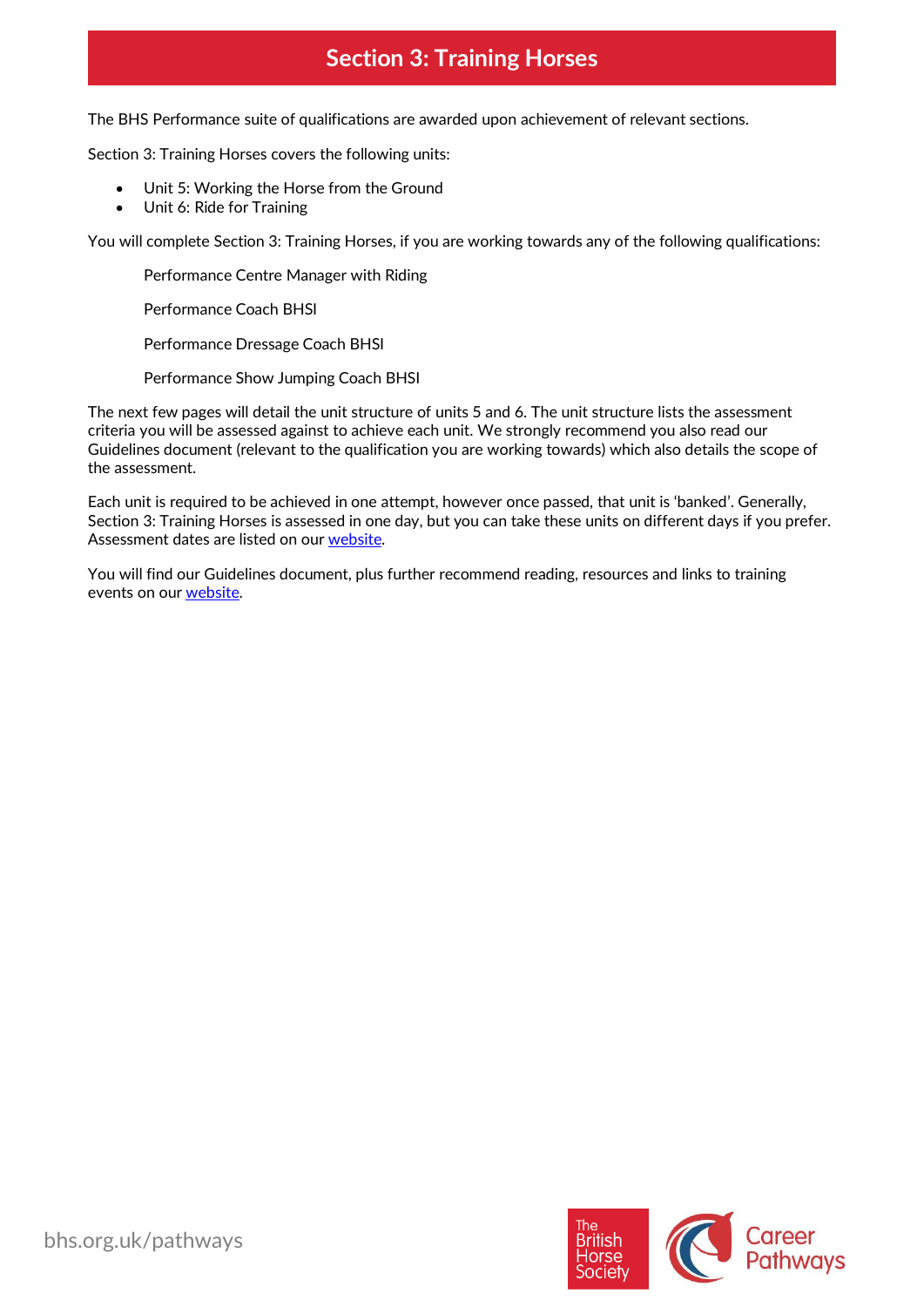## Unit Structure



# Unit 5:Working the Horse from the Ground

### Unit Aim

This unit aims to enable learners to demonstrate their practical skills and underpinning knowledge related to the non-ridden training and development of competition and performance horses.

#### Unit Introduction

This unit assumes a comprehensive understanding of terminology, concepts and techniques used in the care and training of horses.

| <b>Learning Outcome</b><br>The learner will be able to: | <b>Assessment Criteria</b>       | Guidance on the breadth of content that may<br>be covered during assessment. | <b>Assessment</b><br><b>Method</b> |
|---------------------------------------------------------|----------------------------------|------------------------------------------------------------------------------|------------------------------------|
| 1. Understand how to                                    | 1.1 Evaluate the process of      | <b>Process to include:</b>                                                   | <b>Discussion</b>                  |
| work horses from the                                    | working horses between two       | Lungeing with two reins and long<br>$\bullet$                                |                                    |
| ground using two reins                                  | reins                            | reining                                                                      |                                    |
|                                                         |                                  | Different types of long reining in<br>$\bullet$                              |                                    |
|                                                         |                                  | different environments                                                       |                                    |
|                                                         |                                  | Position of reins and handler                                                |                                    |
|                                                         |                                  | <b>Horses</b> to include:                                                    |                                    |
|                                                         |                                  | Young horses<br>$\bullet$                                                    |                                    |
|                                                         |                                  | <b>Experienced horses</b><br>$\bullet$                                       |                                    |
| 2. Work the horse                                       | 2.1 Maintain health, safety      | Health, safety and welfare in relation to:                                   | Observation                        |
| between two reins to                                    | and welfare of horse, self and   | Use of schooling area<br>$\bullet$                                           |                                    |
| develop its way of                                      | others at all times              | Awareness of space and other users<br>$\bullet$                              |                                    |
| going                                                   |                                  | Horse fitness and level of education                                         |                                    |
|                                                         |                                  | considered                                                                   |                                    |
|                                                         |                                  | Checking tack for safety<br>$\bullet$                                        |                                    |
|                                                         |                                  | Lungeing with two reins or long reining<br>$\bullet$                         |                                    |
|                                                         |                                  | Use of poles (if appropriate)                                                |                                    |
|                                                         | 2.2 Assess the horse's way of    | Way of going to include:                                                     | Observation and                    |
|                                                         | going                            | Informed observation of the horse<br>$\bullet$                               | discussion                         |
|                                                         |                                  | working in walk, trot and canter                                             |                                    |
|                                                         |                                  | Comparison of way of going on both<br>$\bullet$                              |                                    |
|                                                         |                                  | reins                                                                        |                                    |
|                                                         |                                  | With and without side reins (if<br>٠                                         |                                    |
|                                                         |                                  | appropriate)                                                                 |                                    |
|                                                         | 2.3 Utilise techniques           | Techniques to include;                                                       | Observation                        |
|                                                         | appropriate for the horse        | Handling of equipment<br>$\bullet$                                           |                                    |
|                                                         |                                  | Stance, authority<br>$\bullet$                                               |                                    |
|                                                         |                                  | Working at relevant rhythm and tempo                                         |                                    |
|                                                         |                                  | Work over poles (as appropriate) to<br>$\bullet$<br>develop the way of going |                                    |
|                                                         |                                  | Developing balance<br>$\bullet$                                              |                                    |
|                                                         |                                  | On a circle and straight lines<br>$\bullet$                                  |                                    |
|                                                         |                                  | Shortening and lengthening the stride<br>$\bullet$                           |                                    |
|                                                         |                                  | Transitions<br>$\bullet$                                                     |                                    |
|                                                         | 2.4 Utilise a range of exercises | <b>Exercises</b> may include:                                                | Observation                        |
|                                                         | to improve the horse's way of    | Transitions<br>$\bullet$                                                     |                                    |
|                                                         | going                            | Shortening and lengthening stride<br>$\bullet$                               |                                    |
|                                                         |                                  | Increasing and decreasing the size of<br>٠                                   |                                    |
|                                                         |                                  | the circle                                                                   |                                    |
|                                                         |                                  | Use of poles (as appropriate) to                                             |                                    |
|                                                         |                                  | develop the way of going                                                     |                                    |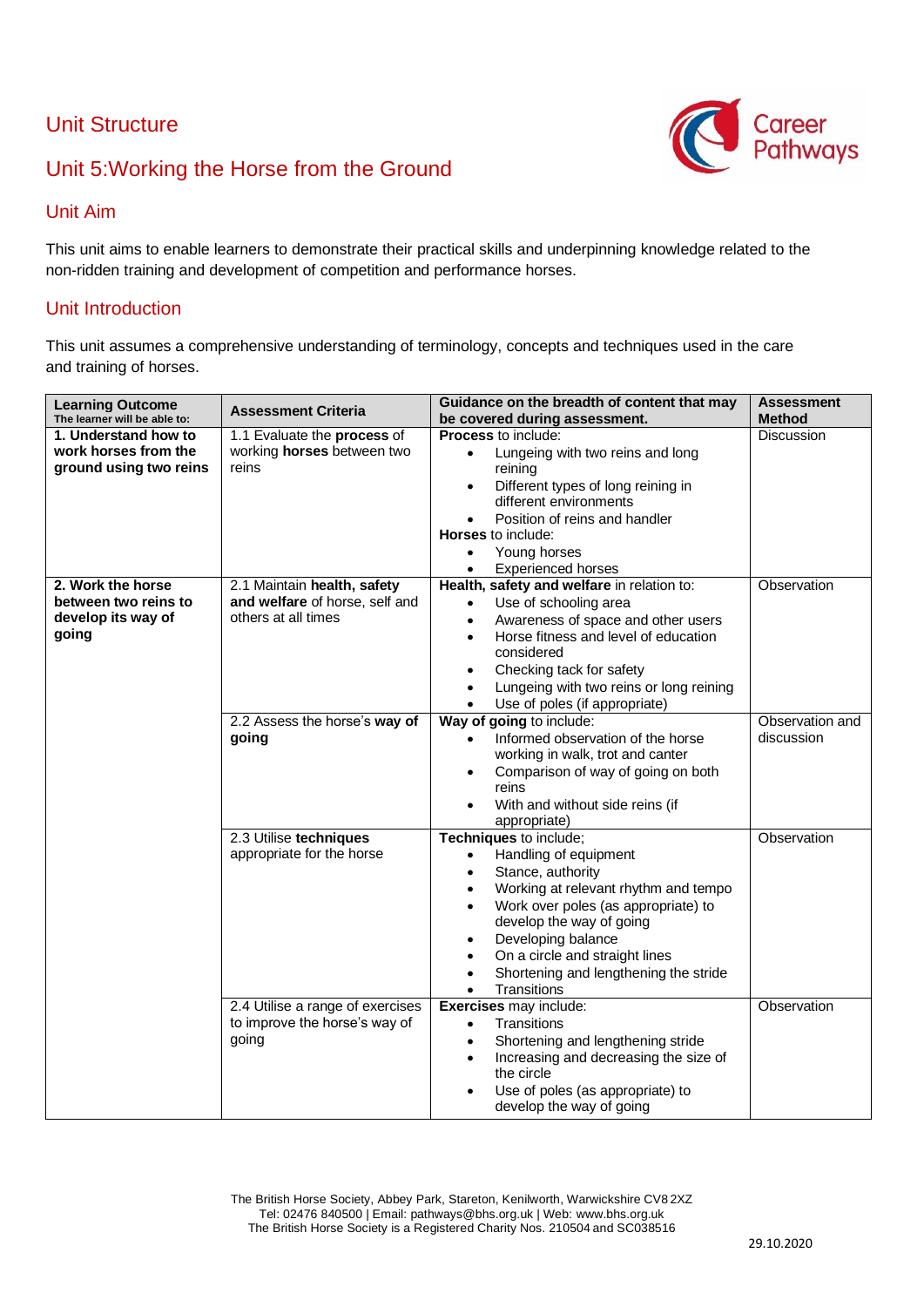| 2.5 Develop an effective<br>rapport with the horse | <b>Effective rapport to include:</b><br>Manner with the horse<br>Effectiveness of aids<br>٠<br>Control and influence over horse's way<br>of going<br>Empathy with the horse's needs                                                                                    | Observation       |
|----------------------------------------------------|------------------------------------------------------------------------------------------------------------------------------------------------------------------------------------------------------------------------------------------------------------------------|-------------------|
| 2.6 Evaluate the effectiveness<br>of the session   | <b>Evaluation</b> may include:<br>Reflection on the content of session<br>Logical sequence and timing<br>Analysis of effectiveness of exercises<br>chosen<br>Identify strategies to improve personal<br>$\bullet$<br>performance<br>Identify effective techniques used | <b>Discussion</b> |
| 2.7 Develop a <b>plan</b> for<br>progression       | <b>Plan</b> to include:<br>Identify areas for improvement<br>٠<br>Consider progression for future<br>sessions for the development of the<br>horse                                                                                                                      | <b>Discussion</b> |

Please check the latest syllabus prior to booking. We regularly review our course content to make it relevant and current for the benefit of our learners. For these reasons, unit specifications may be updated.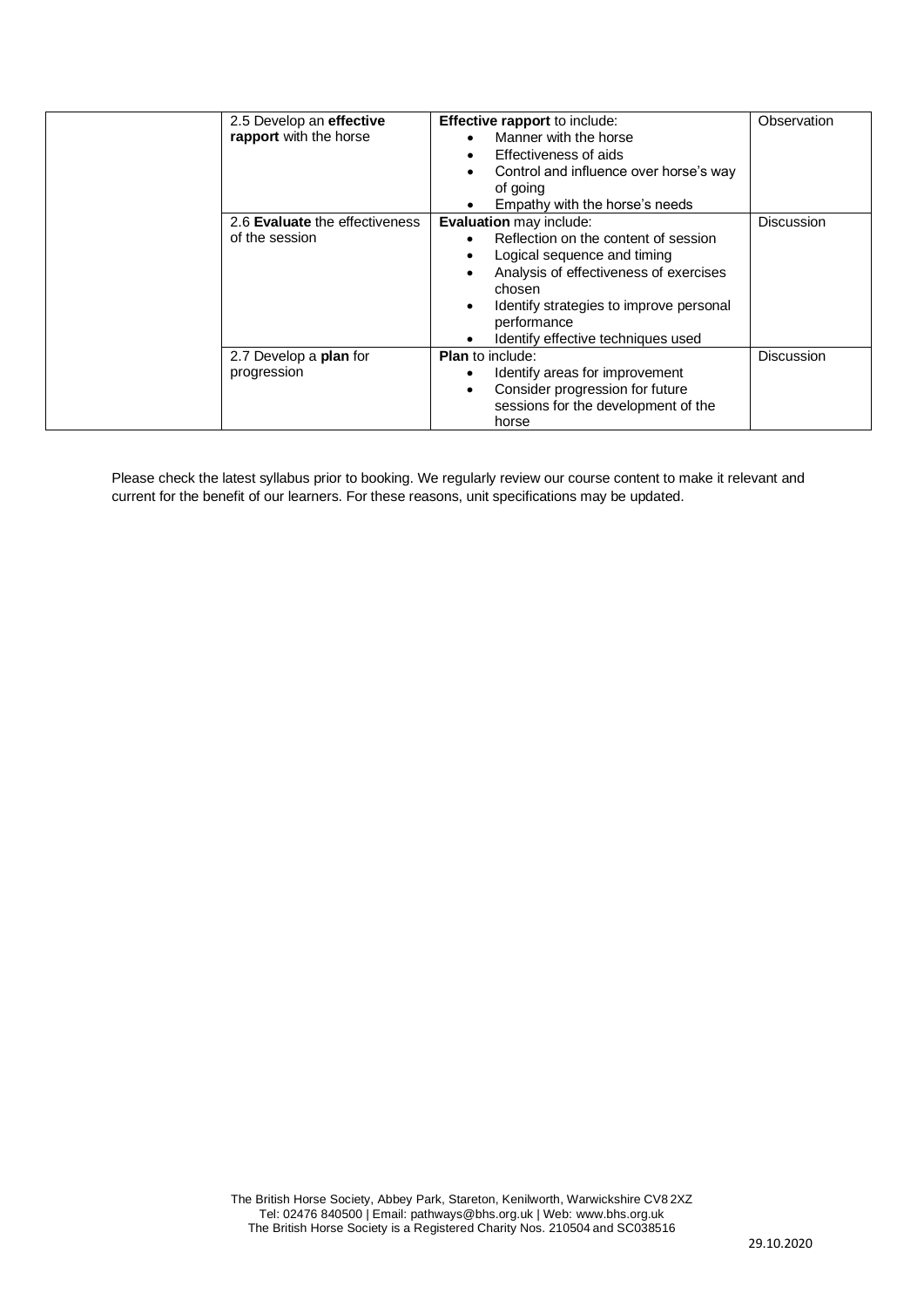## Unit Structure

# Unit 6: Ride for Training



### Unit Aim

This unit aims to enable learners to showcase their experience and skills riding and training competition and performance horses across dressage, show jumping and cross country.

#### Unit Introduction

This unit assumes a comprehensive understanding of terminology, concepts and techniques used in the development, training, care and welfare of horses.

As part of assessment criteria 1.2, the learner can bring a logbook (of their training) or similar to the assessment. The logbook will support the learner during their analysis of the training they have delivered, and to aid discussion with the assessor. A template logbook is available to download from the BHS website: www.bhs.org.uk/pathways or the learner can supply their own log of evidence. The learner can also bring photos or videos (on your own device) s evidence to support your discussion.

| <b>Learning Outcome</b><br>The learner will be able to: | <b>Assessment Criteria</b>                                            | Guidance on the breadth of content that may<br>be covered during assessment.                                                                                                                                                                                                                                                                                                                                                                                                                                                                                                                                                                                                                                                                      | <b>Assessment</b><br><b>Method</b>    |
|---------------------------------------------------------|-----------------------------------------------------------------------|---------------------------------------------------------------------------------------------------------------------------------------------------------------------------------------------------------------------------------------------------------------------------------------------------------------------------------------------------------------------------------------------------------------------------------------------------------------------------------------------------------------------------------------------------------------------------------------------------------------------------------------------------------------------------------------------------------------------------------------------------|---------------------------------------|
| 1. Understand the<br>progressive training of<br>horses  | 1.1 Explain methods to<br>progressively develop a<br>horse's training | As part of Unit 6: Ride for Training, training to<br>include:<br>Dressage training up to Advanced<br>$\bullet$<br>Medium<br>Jump training up to 1.20m<br>$\bullet$                                                                                                                                                                                                                                                                                                                                                                                                                                                                                                                                                                                | <b>Discussion</b>                     |
|                                                         |                                                                       | As part of Unit 7: Ride for Training Dressage,<br>training to include:<br>Dressage training up to Advanced<br>$\bullet$<br>Medium                                                                                                                                                                                                                                                                                                                                                                                                                                                                                                                                                                                                                 |                                       |
|                                                         |                                                                       | As part of Unit 8: Ride for Training Show<br>Jumping, training to include:<br>Jump training up to 1.20m<br>$\bullet$                                                                                                                                                                                                                                                                                                                                                                                                                                                                                                                                                                                                                              |                                       |
|                                                         |                                                                       | All, making reference to:<br>Training and retraining<br>$\bullet$<br>Problem solving<br>$\bullet$<br>Competition training<br>$\bullet$                                                                                                                                                                                                                                                                                                                                                                                                                                                                                                                                                                                                            |                                       |
|                                                         | 1.2 Analyse the progressive<br>training of a horse                    | The Training Scale<br>$\bullet$<br>Learner to discuss a training programme with a<br>horse they have trained over a minimum period<br>of six months.<br>Analysis to include:<br>Logbook of training, or similar<br>$\bullet$<br>Goals and aims of the training<br>$\bullet$<br>programme<br>Progression of training programme<br>$\bullet$<br>Training methods, exercises and type<br>$\bullet$<br>of work carried out<br>Resources, equipment and assistance<br>$\bullet$<br>utilised<br>Evaluation of the training programme<br>$\bullet$<br>Self-reflection<br>Consideration for the welfare of horse<br>throughout the training programme<br>Plan for continuation of training and<br>$\bullet$<br>development of horse<br>Horse may include: | Discussion /<br>logbook<br>(optional) |

The British Horse Society, Abbey Park, Stareton, Kenilworth, Warwickshire CV82XZ Tel: 02476 840500 | Email: pathways@bhs.org.uk | Web: [www.bhs.org.uk](http://www.bhs.org.uk/) The British Horse Society is a Registered Charity Nos. 210504 and SC038516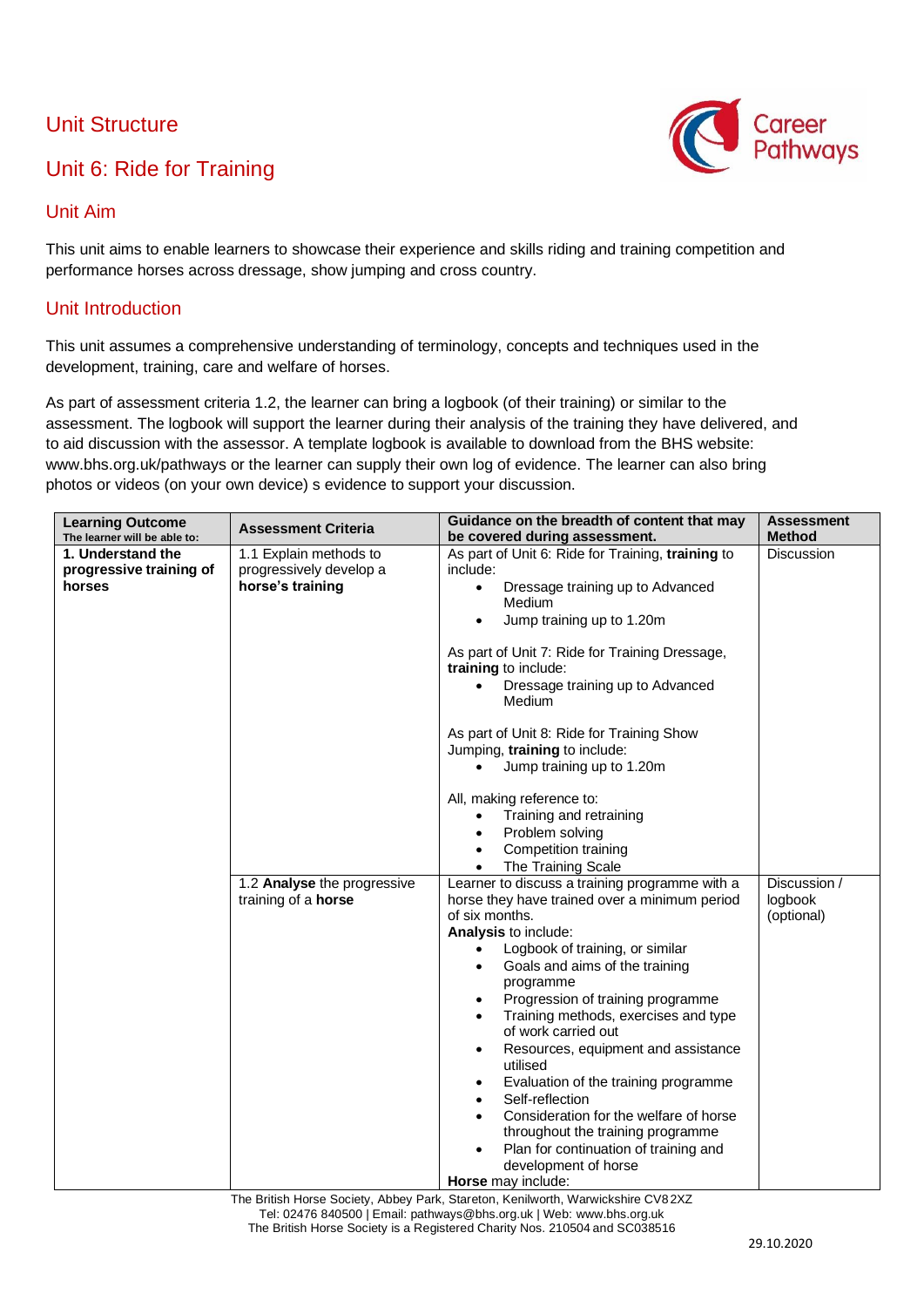|                                           |                                       | Young horse for backing<br>$\bullet$                                                               |                               |
|-------------------------------------------|---------------------------------------|----------------------------------------------------------------------------------------------------|-------------------------------|
|                                           |                                       | Riding school horse used for training                                                              |                               |
|                                           |                                       | others                                                                                             |                               |
|                                           |                                       | Competition horse (any level)<br>Retraining for a different discipline                             |                               |
| 2. Ride safely                            | 2.1 Maintain the health,              | Health, safety and welfare to include:                                                             | Observation                   |
|                                           | safety and welfare of horse,          | Ride with consideration for other users                                                            |                               |
|                                           | self and others                       | of the school space                                                                                |                               |
|                                           |                                       | Consideration of individual horses<br>$\bullet$<br>Consideration of ground conditions<br>$\bullet$ |                               |
| 3. Assess a horse                         | 3.1 Evaluate the horse prior to       | <b>Evaluation to include:</b>                                                                      | <b>Discussion</b>             |
|                                           | mounting                              | Static and dynamic conformation                                                                    |                               |
|                                           |                                       | assessment                                                                                         |                               |
|                                           |                                       | Condition<br>Musculature                                                                           |                               |
|                                           |                                       | Age and type                                                                                       |                               |
|                                           |                                       | Temperament                                                                                        |                               |
|                                           | 3.2 Assess the horse under            | As part of Unit 6: Ride for Training and Unit 8:                                                   | Observation                   |
|                                           | saddle                                | Ride for Training Show Jumping, assessment to                                                      |                               |
|                                           |                                       | include:<br>On the flat and over fences<br>$\bullet$                                               |                               |
|                                           |                                       |                                                                                                    |                               |
|                                           |                                       | As part of Unit 7: Ride for Training Dressage,                                                     |                               |
|                                           |                                       | assessment to include:<br>On the flat                                                              |                               |
|                                           |                                       | $\bullet$                                                                                          |                               |
|                                           |                                       | All, assessment to include:                                                                        |                               |
|                                           |                                       | A ridden assessment on grass<br>$\bullet$                                                          |                               |
|                                           |                                       | All three paces<br>$\bullet$                                                                       |                               |
|                                           | 3.3 Evaluate the horse                | Assessment for potential use<br><b>Evaluation to include:</b>                                      | <b>Discussion</b>             |
|                                           |                                       | Describe way of going in relation to the                                                           |                               |
|                                           |                                       | <b>Training Scale</b>                                                                              |                               |
|                                           |                                       | Balance and carriage<br>$\bullet$                                                                  |                               |
|                                           |                                       | Level of training<br>$\bullet$<br>Responsiveness to aids                                           |                               |
|                                           |                                       | <b>Fitness</b>                                                                                     |                               |
| 4. Ride horses up to                      |                                       | Learners will be required to ride two horses in this section. One horse will be working towards    |                               |
| <b>Advanced Medium</b>                    |                                       | this level. One horse will be more established at this level. The assessment criteria relate to    |                               |
| dressage to develop<br>their way of going | 4.1 Ride in an influential,           | both horses.<br>Influential, balanced position to include:                                         | Observation                   |
|                                           | balanced position                     | • A secure balanced position whilst                                                                |                               |
|                                           |                                       | maintaining integrity of the aids                                                                  |                               |
|                                           |                                       | Riding forward to a receiving contact<br>$\bullet$                                                 |                               |
|                                           |                                       | with rhythm and balance within a<br>working frame appropriate to the                               |                               |
|                                           |                                       | horse's level of training                                                                          |                               |
|                                           |                                       | Demonstrate empathy and feel<br>$\bullet$                                                          |                               |
|                                           | 4.2 Warm the horse up and             | A progressive evaluation with reference to the                                                     | Observation and<br>discussion |
|                                           | evaluate way of going                 | Training Scale and reference to:<br>Pace<br>$\bullet$                                              |                               |
|                                           |                                       | <b>Balance</b>                                                                                     |                               |
|                                           |                                       | Way of going with reference to                                                                     |                               |
|                                           |                                       | conformation                                                                                       |                               |
|                                           |                                       | Relevance of tack<br>Gymnastic ability                                                             |                               |
|                                           |                                       | Attitude / rideability                                                                             |                               |
|                                           |                                       | Technique<br>$\bullet$                                                                             |                               |
|                                           | 4.3 Use exercises                     | Exercises may include:                                                                             | Observation                   |
|                                           | appropriately to develop the<br>horse | Dressage movements up to and<br>$\bullet$<br>including Advanced Medium level                       |                               |
|                                           |                                       | Range of paces within the gait,<br>٠                                                               |                               |
|                                           |                                       | collected to extended                                                                              |                               |
|                                           |                                       | Shoulder in, travers and renvers                                                                   |                               |

The British Horse Society, Abbey Park, Stareton, Kenilworth, Warwickshire CV82XZ Tel: 02476 840500 | Email: pathways@bhs.org.uk | Web: [www.bhs.org.uk](http://www.bhs.org.uk/) The British Horse Society is a Registered Charity Nos. 210504 and SC038516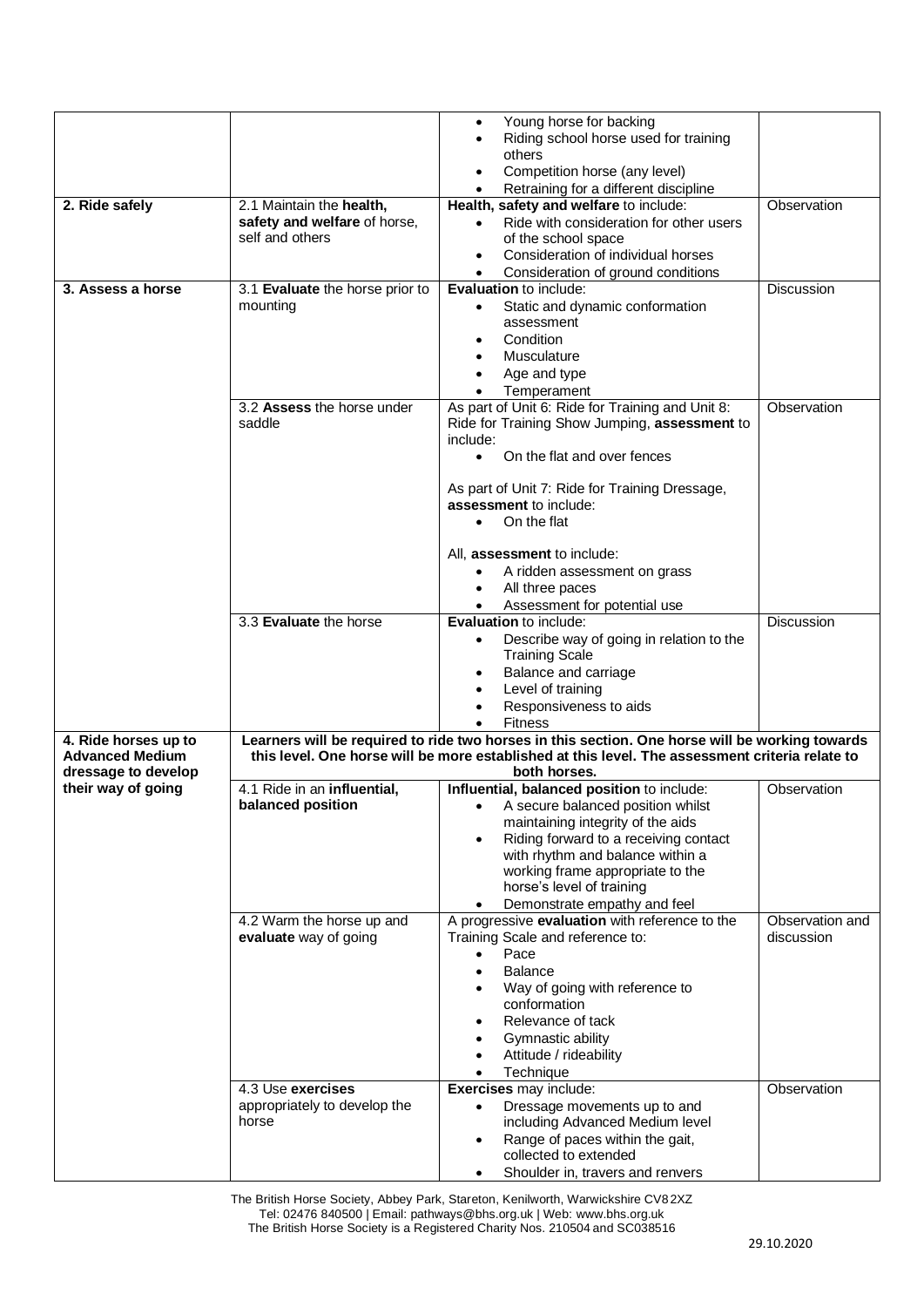|                      |                                              | Half pass<br>$\bullet$                                                                             |                               |
|----------------------|----------------------------------------------|----------------------------------------------------------------------------------------------------|-------------------------------|
|                      |                                              | Walk pirouette                                                                                     |                               |
|                      |                                              | Single flying change                                                                               |                               |
|                      |                                              | Logical progression of exercises                                                                   |                               |
|                      |                                              |                                                                                                    |                               |
|                      | 4.4 Evaluate the session                     | <b>Evaluation to include:</b>                                                                      | Observation and               |
|                      |                                              | Justify reasoning for the selection of the<br>$\bullet$<br>work                                    | discussion                    |
|                      |                                              | Effectiveness of the work<br>$\bullet$                                                             |                               |
|                      | 4.5 Plan a training schedule                 | Training schedule to include:                                                                      | Discussion                    |
|                      | to develop the horse                         | Future possible work; short term (one<br>$\bullet$                                                 |                               |
|                      |                                              | month), medium term (six months) and                                                               |                               |
|                      |                                              | long term (twelve to 24 months)                                                                    |                               |
|                      |                                              | Reference to the Training Scale<br>$\bullet$                                                       |                               |
|                      |                                              | Use of alternative work programmes<br>$\bullet$<br>which may include lungeing, hacking             |                               |
|                      |                                              | and outside work                                                                                   |                               |
|                      |                                              | Progression beyond Advanced Medium<br>$\bullet$                                                    |                               |
|                      |                                              | level work                                                                                         |                               |
|                      |                                              | Awareness of Fédération Equestre<br>$\bullet$                                                      |                               |
|                      |                                              | Internationale (FEI) and discipline<br>specific rules and regulations                              |                               |
| 5. Ride a horse over | 5.1 Ride in an influential,                  | Influential, balanced position to include:                                                         | Observation                   |
| show jumps up to     | balanced position                            | A secure, balanced position whilst<br>$\bullet$                                                    |                               |
| 1.20m to develop its |                                              | maintaining integrity of the aids                                                                  |                               |
| way of going         |                                              | Riding forward to a receiving contact<br>$\bullet$                                                 |                               |
|                      |                                              | with rhythm and balance within a<br>working frame appropriate to the                               |                               |
|                      |                                              | horse's level of training                                                                          |                               |
|                      |                                              | Demonstrate empathy and feel<br>$\bullet$                                                          |                               |
|                      | 5.2 Warm the horse up and                    | A progressive evaluation of the horse with                                                         | Observation and               |
|                      | evaluate way of going                        | reference to:                                                                                      | discussion                    |
|                      |                                              | The horse's strengths and weaknesses<br>$\bullet$<br>Assessment of horse in all paces<br>$\bullet$ |                               |
|                      |                                              | Change of pace between fences<br>$\bullet$                                                         |                               |
|                      |                                              | Reactiveness and response to aids<br>$\bullet$                                                     |                               |
|                      |                                              | Ability to influence the canter<br>٠                                                               |                               |
|                      |                                              | Balance through turns and corners                                                                  |                               |
|                      |                                              | Relevance of tack                                                                                  |                               |
|                      |                                              | Gymnastic ability<br>Attitude / rideability                                                        |                               |
|                      |                                              | Jumping from trot or canter<br>$\bullet$                                                           |                               |
|                      |                                              | Use of a placing pole                                                                              |                               |
|                      |                                              | <b>Relating fences</b>                                                                             |                               |
|                      | 5.3 Use exercises and                        | Exercises and fences may include:                                                                  | Observation                   |
|                      | fences appropriately to<br>develop the horse | Relating fences to show understanding<br>$\bullet$<br>of training and the process for jumping      |                               |
|                      |                                              | a 1.20m course                                                                                     |                               |
|                      |                                              | Improving technique                                                                                |                               |
|                      |                                              | Logical progression of exercises                                                                   |                               |
|                      |                                              | A range of fences                                                                                  |                               |
|                      | 5.4 Evaluate the session                     | <b>Evaluation to include:</b><br>Justify reasoning for the selection of the                        | Observation and<br>discussion |
|                      |                                              | ٠<br>work                                                                                          |                               |
|                      |                                              | Effectiveness of the work<br>$\bullet$                                                             |                               |
|                      | 5.5 Plan a training schedule                 | Training schedule to include:                                                                      | Discussion                    |
|                      | to develop the horse                         | Future possible work; short term (one<br>$\bullet$                                                 |                               |
|                      |                                              | month) and medium term (six months),<br>and long term (twelve to 24 months)                        |                               |
|                      |                                              | Use of alternative work programmes<br>$\bullet$                                                    |                               |
|                      |                                              | which may include lungeing, hacking                                                                |                               |
|                      |                                              | and outside work                                                                                   |                               |
|                      |                                              | Reference to the Training Scale                                                                    |                               |

The British Horse Society, Abbey Park, Stareton, Kenilworth, Warwickshire CV82XZ Tel: 02476 840500 | Email: pathways@bhs.org.uk | Web: [www.bhs.org.uk](http://www.bhs.org.uk/) The British Horse Society is a Registered Charity Nos. 210504 and SC038516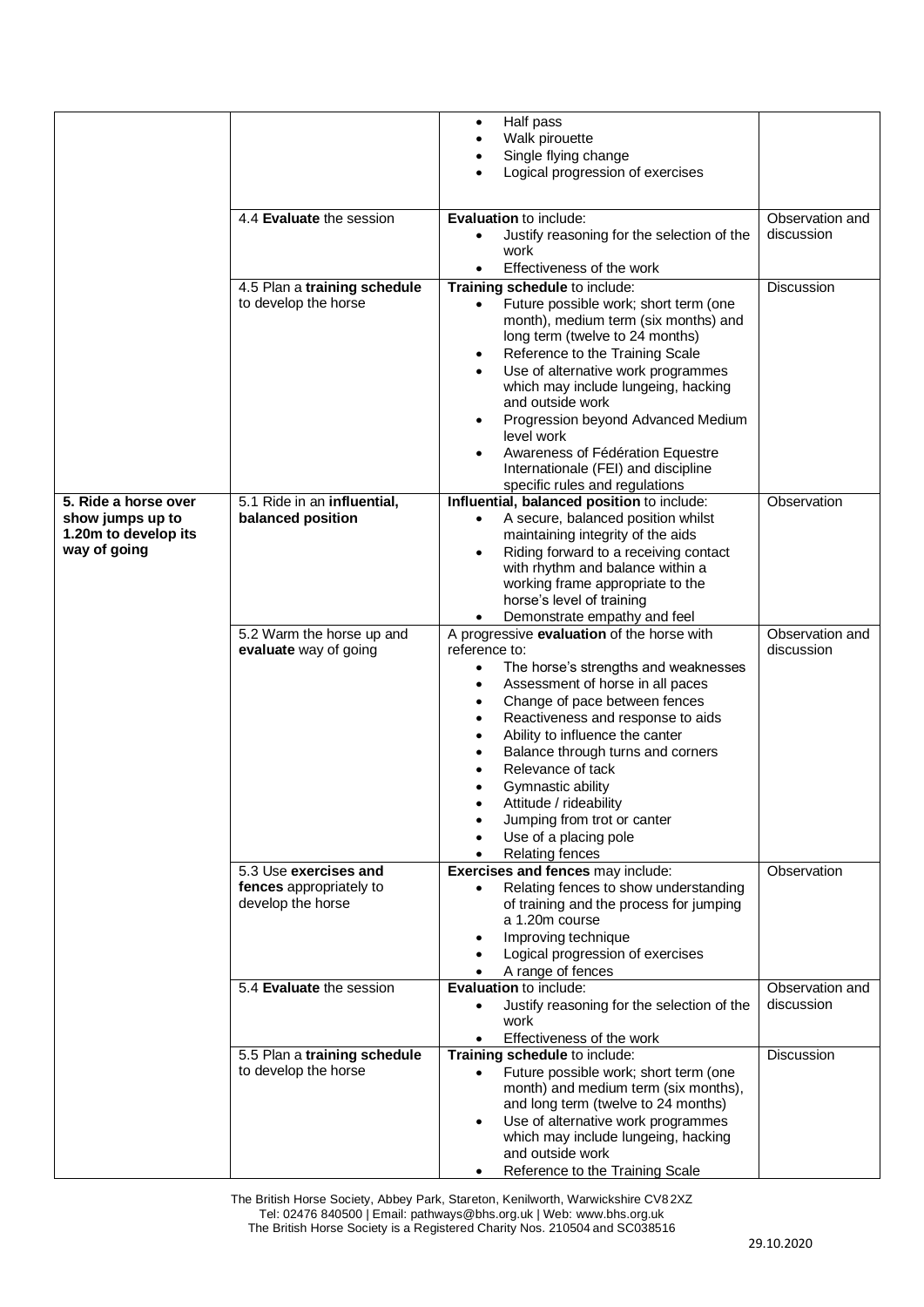|                                                                                                         |                                                                                  | Use of grids and gymnastic exercises<br>$\bullet$<br>to improve the horse's technique<br>Progression towards jumping more<br>٠<br>technically demanding tracks<br>Awareness of FEI and discipline<br>$\bullet$<br>specific rules and regulations                                                                                                                                                                                                                                                                                 |                                                  |
|---------------------------------------------------------------------------------------------------------|----------------------------------------------------------------------------------|----------------------------------------------------------------------------------------------------------------------------------------------------------------------------------------------------------------------------------------------------------------------------------------------------------------------------------------------------------------------------------------------------------------------------------------------------------------------------------------------------------------------------------|--------------------------------------------------|
| 6. Ride a horse over<br>technical cross country<br>fences up to 1.10m to<br>develop its way of<br>going | 6.1 Ride in an influential,<br>balanced position                                 | Influential, balanced position to include:<br>A secure, balanced position whilst<br>$\bullet$<br>maintaining integrity of the aids<br>Demonstrate empathy and feel<br>٠<br>An influential position that has a<br>$\bullet$<br>positive effect                                                                                                                                                                                                                                                                                    | Observation                                      |
|                                                                                                         | 6.2 Warm the horse up and<br>evaluate way of going<br>6.3 Assess and develop the | A progressive evaluation of the horse with<br>reference to:<br>The horse's strengths and weaknesses<br>$\bullet$<br>Assessment of horse in all paces<br>٠<br>Change of pace between fences<br>Reactiveness and response to aids<br>Ability to influence the canter<br>٠<br>Balance through turns and corners<br>Relating appropriate fences together<br>(fixed and simulated)<br>Relevance of tack<br>Gymnastic ability<br>Attitude / rideability<br>Moving at an appropriate pace<br>A progressive assessment may include:      | Observation and<br>discussion<br>Observation and |
|                                                                                                         | horse using a range of cross<br>country fences                                   | Relating fences to show understanding<br>$\bullet$<br>of training and the process for jumping<br>a course that includes technical fences<br>Independent fences<br>$\bullet$<br>Repeating fences to show development<br>Logical progression of exercises<br>Cross country fences may include:<br>Fixed and simulated fences<br>$\bullet$<br>Angles<br>٠<br>Corners, related skinnies, arrowheads<br><b>Ditches</b><br>Steps, slopes and drops<br>Dog legs<br>Technical lines to related combinations<br>Water<br>Simulated fences | discussion                                       |
|                                                                                                         | 6.4 Evaluate the session                                                         | Evaluation to include:<br>Justify reasoning for the work<br>$\bullet$<br>undertaken<br>Effectiveness of the work<br>$\bullet$                                                                                                                                                                                                                                                                                                                                                                                                    | Discussion                                       |
|                                                                                                         | 6.5 Plan a training schedule<br>to develop the horse                             | Training schedule to include:<br>Future possible work; short term (one<br>$\bullet$<br>month) and medium term (six months)<br>and long term (twelve to 24 months)<br>Use of alternative work programmes<br>$\bullet$<br>which may include lungeing, hacking,<br>gymnastic development and flatwork<br>Reference to the Training Scale<br>Developing horse's confidence<br>٠<br>Progression towards jumping more<br>$\bullet$<br>technically demanding tracks<br>Awareness of FEI and British Eventing<br>(BE) rules              | <b>Discussion</b>                                |